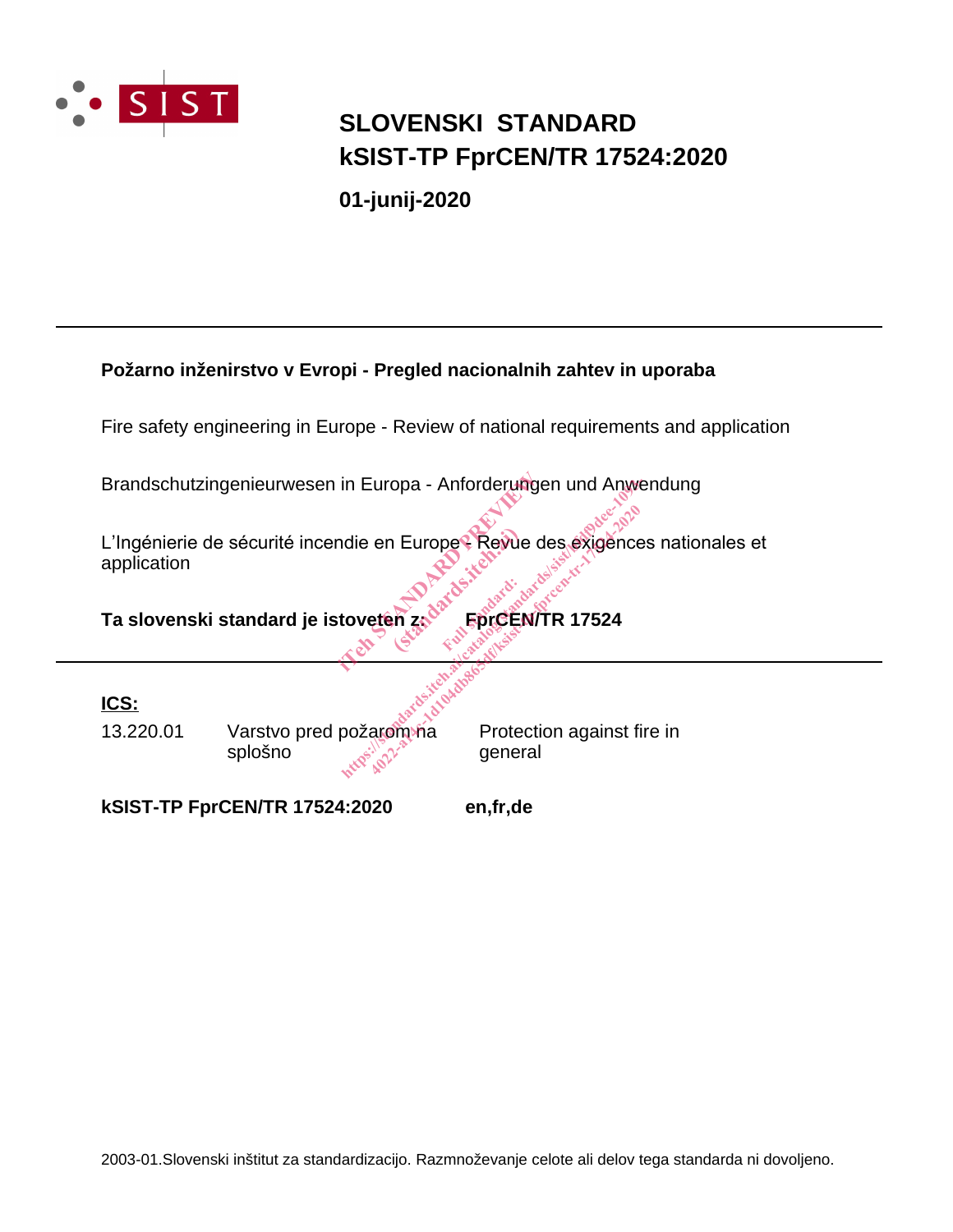## kSIST-TP FprCEN/TR 17524:2020

Interest is a control of the processes of the control of the control of the control of the control of the control of the control of the control of the control of the control of the control of the control of the control of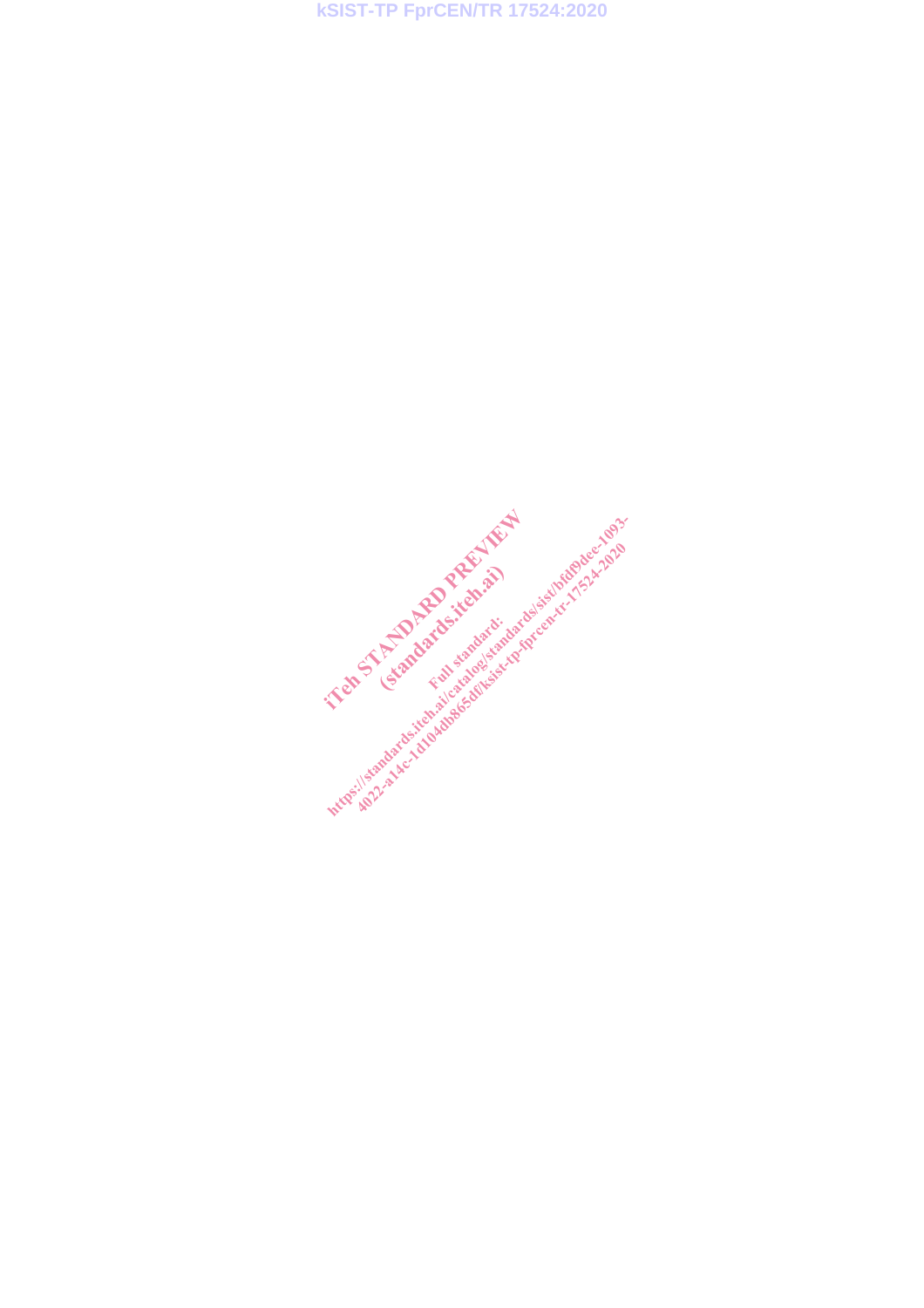# TECHNICAL REPORT RAPPORT TECHNIQUE TECHNISCHER BERICHT

# **FINAL DRAFT FprCEN/TR 17524**

April 2020

ICS 13.220.01

English Version

# Fire safety engineering in Europe - Review of national requirements and application

L'Ingénierie de sécurité incendie en Europe - Revue des exigences nationales et application

 Brandschutzingenieurwesen in Europa - Anforderungen und Anwendung

This draft Technical Report is submitted to CEN members for Vote. It has been drawn up by the Technical Committee CEN/TC 127.

CEN members are the national standards bodies of Austria, Belgium, Bulgaria, Croatia, Cyprus, Czech Republic, Denmark, Estonia, Finland, France, Germany, Greece, Hungary, Iceland, Ireland, Italy, Latvia, Lithuania, Luxembourg, Malta, Netherlands, Norway, Poland, Portugal, Republic of North Macedonia, Romania, Serbia, Slovakia, Slovenia, Spain, Sweden, Switzerland, Turkey and United Kingdom. United Kingdom. dards bodies of Austria, Belgium, Bulgar<br>Iungary, Iceland, Ireland, Italy, Latvia, Li<br>Macedonia, Romania, Serbia, Slovakia, S<br>Io submit, with their comments, notifieat<br>commentation<br>commentation<br>echnical Report It is distri https://standards.iteh.ai/catalogy.com/sist/bandards.iteh.ai/catalogy.com/sist/bandards.iteh.ai/catalogy.com/sist/bandards.iteh.ai/catalogy.com/sist/bandards.iteh.ai/catalogy.com/sist/bandards.iteh.ai/catalogy.com/sist/ban

Recipients of this draft are invited to submit, with their comments, notification of any relevant patent rights of which they are aware and to provide supporting documentation. with their comments, n

Warning : This document is not a Technical Report. It is distributed for review and comments. It is subject to change without notice and shall not be referred to as a Technical Report.



EUROPEAN COMMITTEE FOR STANDARDIZATION COMITÉ EUROPÉEN DE NORMALISATION EUROPÄISCHES KOMITEE FÜR NORMUNG

**CEN-CENELEC Management Centre: Rue de la Science 23, B-1040 Brussels** 

Ref. No. FprCEN/TR 17524:2020 E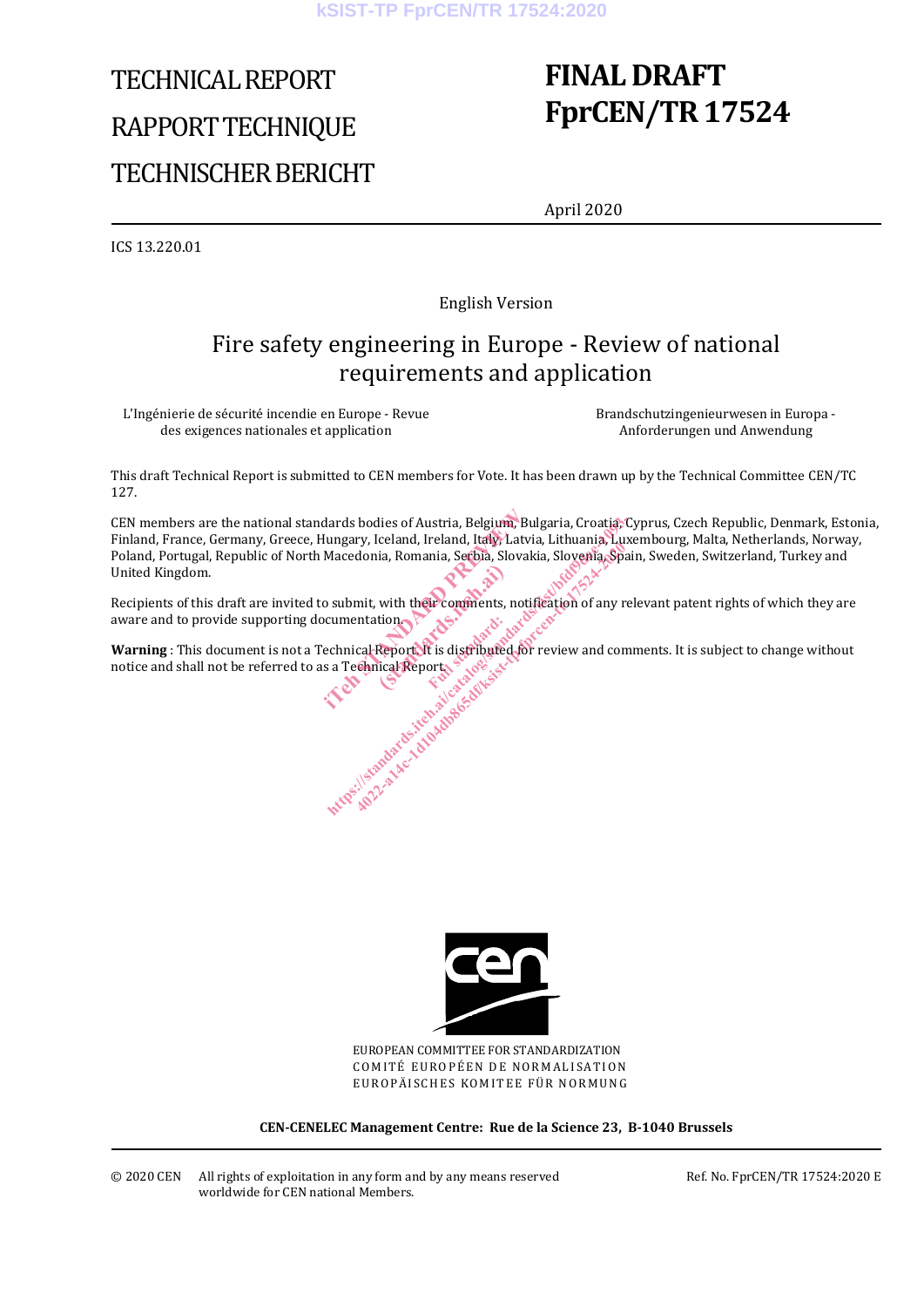# **Contents**

| 1                       |                                                                                                                                                                                                                                |  |  |  |
|-------------------------|--------------------------------------------------------------------------------------------------------------------------------------------------------------------------------------------------------------------------------|--|--|--|
| $\mathbf{2}$            |                                                                                                                                                                                                                                |  |  |  |
| 3                       |                                                                                                                                                                                                                                |  |  |  |
| $\overline{\mathbf{4}}$ |                                                                                                                                                                                                                                |  |  |  |
| 4.1                     |                                                                                                                                                                                                                                |  |  |  |
| 4.2                     |                                                                                                                                                                                                                                |  |  |  |
| 4.3                     |                                                                                                                                                                                                                                |  |  |  |
| 4.4                     |                                                                                                                                                                                                                                |  |  |  |
| 5                       |                                                                                                                                                                                                                                |  |  |  |
| 6                       |                                                                                                                                                                                                                                |  |  |  |
| 6.1                     |                                                                                                                                                                                                                                |  |  |  |
| 6.2                     |                                                                                                                                                                                                                                |  |  |  |
| 6.3                     |                                                                                                                                                                                                                                |  |  |  |
| 6.4                     | Societal goals and functional requirements and the contract of the 13                                                                                                                                                          |  |  |  |
| 6.5                     | Technical details in the regulation and the second state of the second state of the second state of the second state of the second state of the second state of the second state of the second state of the second state of th |  |  |  |
| 6.6                     |                                                                                                                                                                                                                                |  |  |  |
| 6.7                     |                                                                                                                                                                                                                                |  |  |  |
| 6.8                     |                                                                                                                                                                                                                                |  |  |  |
| 6.9                     | Non-regulatory obligation and the safety engineering and the safety engineering and the safety engineering and the safety and the safety engineering and the safety engineering and the safety engineering and the safety engi |  |  |  |
| 6.10<br>6.11            |                                                                                                                                                                                                                                |  |  |  |
| 6.12                    |                                                                                                                                                                                                                                |  |  |  |
|                         |                                                                                                                                                                                                                                |  |  |  |
| 7                       |                                                                                                                                                                                                                                |  |  |  |
| 7.1                     |                                                                                                                                                                                                                                |  |  |  |
| 7.2                     |                                                                                                                                                                                                                                |  |  |  |
| 7.3<br>7.4              |                                                                                                                                                                                                                                |  |  |  |
| 7.5                     |                                                                                                                                                                                                                                |  |  |  |
| 7.6                     |                                                                                                                                                                                                                                |  |  |  |
| 7.7                     |                                                                                                                                                                                                                                |  |  |  |
| 7.8                     |                                                                                                                                                                                                                                |  |  |  |
| 7.9                     |                                                                                                                                                                                                                                |  |  |  |
| 7.10                    |                                                                                                                                                                                                                                |  |  |  |
| 7.11                    |                                                                                                                                                                                                                                |  |  |  |
| 8                       |                                                                                                                                                                                                                                |  |  |  |
| 8.1                     |                                                                                                                                                                                                                                |  |  |  |
| 8.2                     |                                                                                                                                                                                                                                |  |  |  |
| 8.3                     |                                                                                                                                                                                                                                |  |  |  |
| 8.4                     |                                                                                                                                                                                                                                |  |  |  |
| 9                       |                                                                                                                                                                                                                                |  |  |  |
|                         |                                                                                                                                                                                                                                |  |  |  |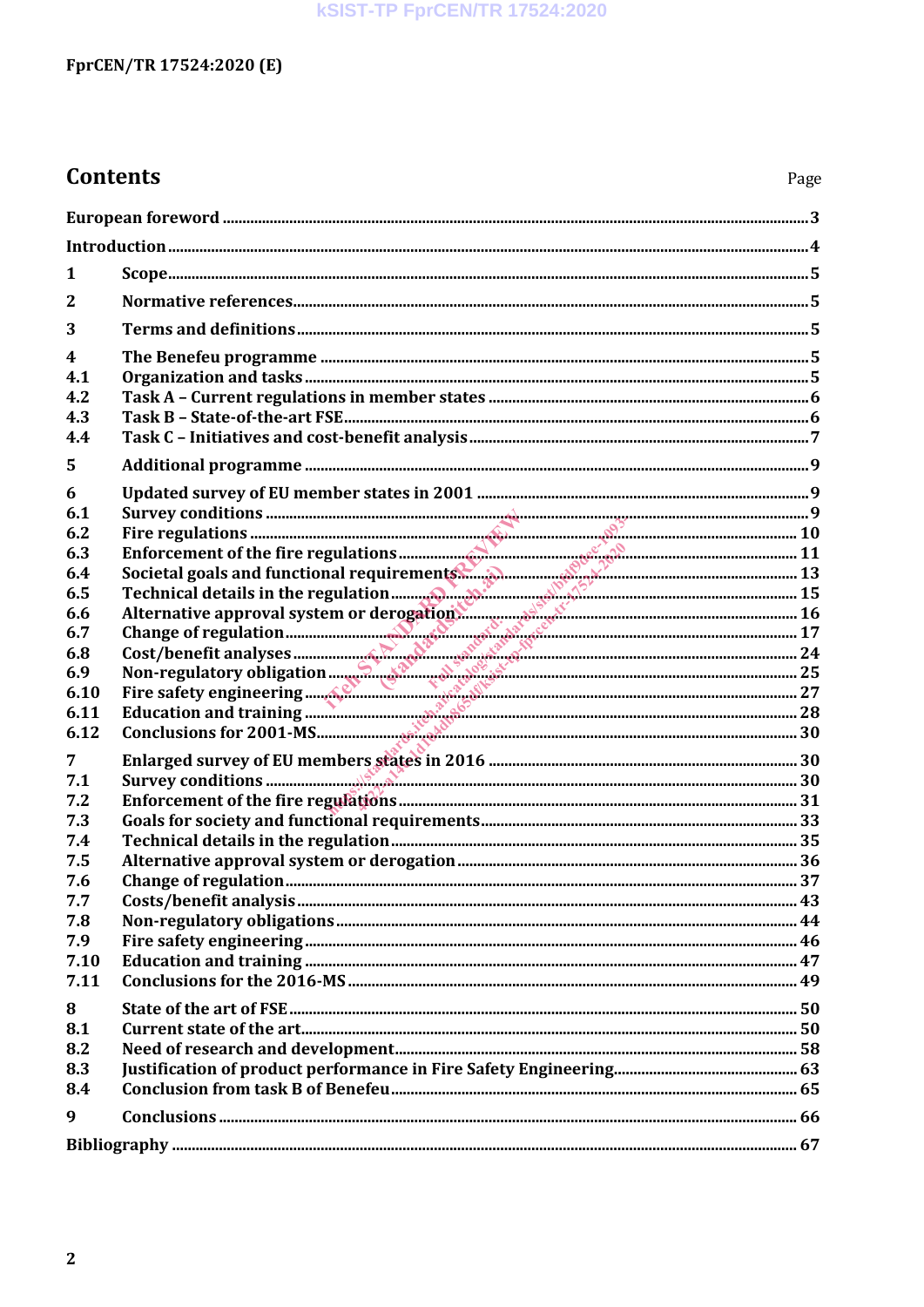# **European foreword**

This document (FprCEN/TR 17524:2020) has been prepared by Technical Committee CEN/TC 127 "Fire safety in buildings", the secretariat of which is held by BSI.

This document is currently submitted to the Vote on TR.

In Strandard Reports of the Assembly **Kandards.iteh.ai)**<br>Grandards.iteh.ai https://standards.iteh.ai/catalog/sist/proper.1093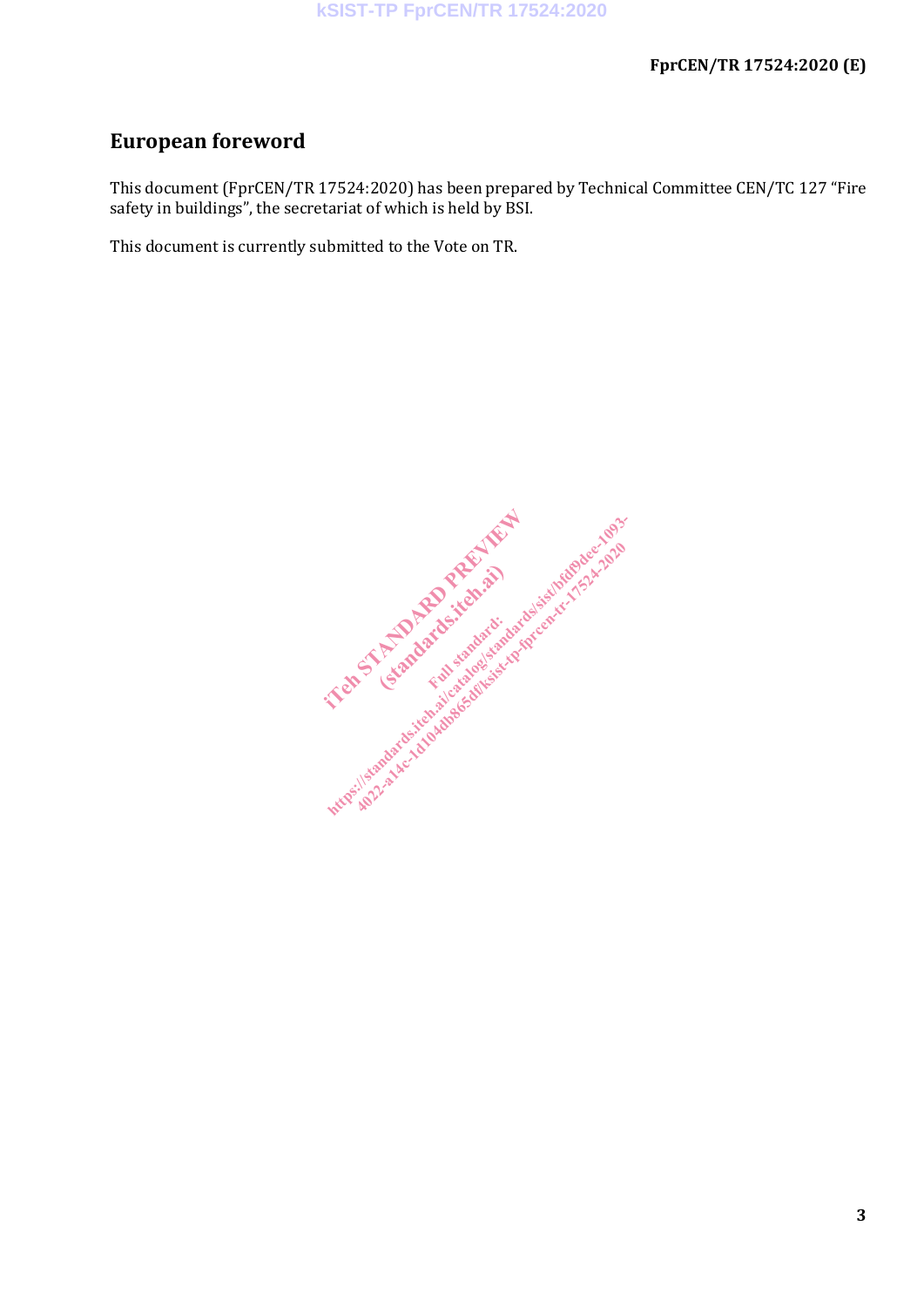# **Introduction**

On 1 May 2001, the Benefeu project started with a consortium managed by Warrington Fire Research (UK) composed of CTICM (activity transferred to Efectis France), DIFT, IST, RUG and TNO (activity transferred to Efectis Nederland).

The programme was financed by the European Commission (EC contract EDT/01/503480).

With a duration of one year, the programme aimed to identify the potential benefit of Fire Safety Engineering in the European Union.

The CEN TC127 WG8 dedicated to Fire Safety Engineering identified a need of updating the work performed within the BENEFU programme as a benefit for European standardization work and European member states.

In Strandard Reports of the Assembly **Kandards.iteh.ai)**<br>Grandards.iteh.ai https://standards.iteh.ai/catalog/sist/proper.1093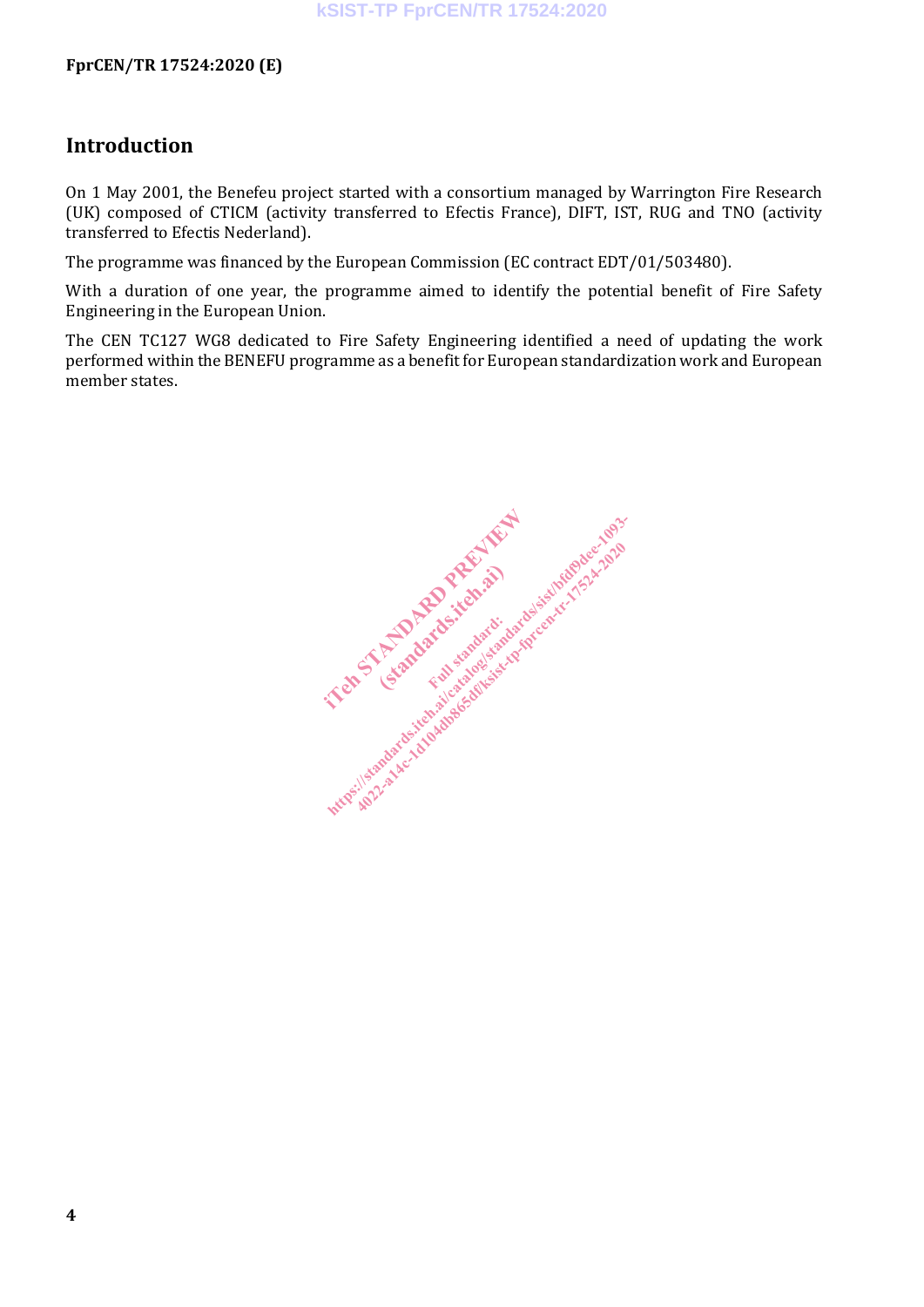## **1 Scope**

This document gives an overview of the evolution of regulations and application of Fire Safety Engineering (FSE) in Europe. Based on work performed in 2001-2002, a full update of information has been done. A global survey based on questionnaires defined in 2001, the evolution and possible perspectives of the FSE practices within two perimeters are presented:

- The first perimeter is the same perimeter analysed in 2001 corresponding to the European Union defined in 2001 extended to European countries with European Union agreement (Switzerland, Norwegian and Iceland).
- The second perimeter is the European Union perimeter of 2016 extended to European countries with European Union agreement (Switzerland, Norwegian and Iceland).

Conclusions and initiatives of the 2001 proposals were analysed 15 years after, with and without the extension of European Union. New initiatives have since been proposed.

In addition, the state-of-the-art of Fire Safety Engineering is updated.

### **2 Normative references**

There are no normative references in this document.

## **3 Terms and definitions**

For the purposes of this document, no terms and definitions are listed in this document.

ISO and IEC maintain terminological databases for use in standardization at the following addresses: ences in this documents.<br> **ns**<br>
ment, no terms and definitions are listed in<br>
logical databases for use in standardization<br>
e at http://www.electropedia.org/<br>
orm: available at https://www.iso.org/obp<br> **mme** a sa<sup>te-1093</sup> 4022-a14c-1022-a14c-1022-a14c-1022-a14c-1022-a14c-1022-a14c-1022-a14c-1022-a14c-1022-a14c-1022-a14c-1022-a14c-<br>cal databases for use in standardization<br>http://www.electropedia.org/<br>available at https://www.iso.org/ob

- For the purposes of this document, no terms and definitions are<br>ISO and IEC maintain terminological databases for use in standard:<br>FIEC Electropedia: available at http://www.electropedia.org/ ences in this document o terms and definite<br>databases for use in<br>p://www.electrope
- ISO Online browsing platform: available at https://www.iso.org/obp

# **4 The Benefeu programme**

# **4.1 Organization and tasks**

On 1 May 2001, the Benefeu project started with a consortium managed by Warrington Fire Research (UK) composed of CTICM (activity transferred to Efectis France), DIFT, IST, RUG and TNO (activity transferred to Efectis Nederland).

The programme was financed by the European Commission (EC contract EDT/01/503480).

With a duration of one year, the programme aimed to identify the potential benefit of Fire Safety Engineering in the European Union.

To satisfy this aim, this programme was organized in three key tasks:

- Task A Current regulations in member states;
- Task B State of the art in FSE;
- Task C Possible initiatives and cost benefit analysis.

The final report [1] dated 19 July 2012 was presented to the European Commission.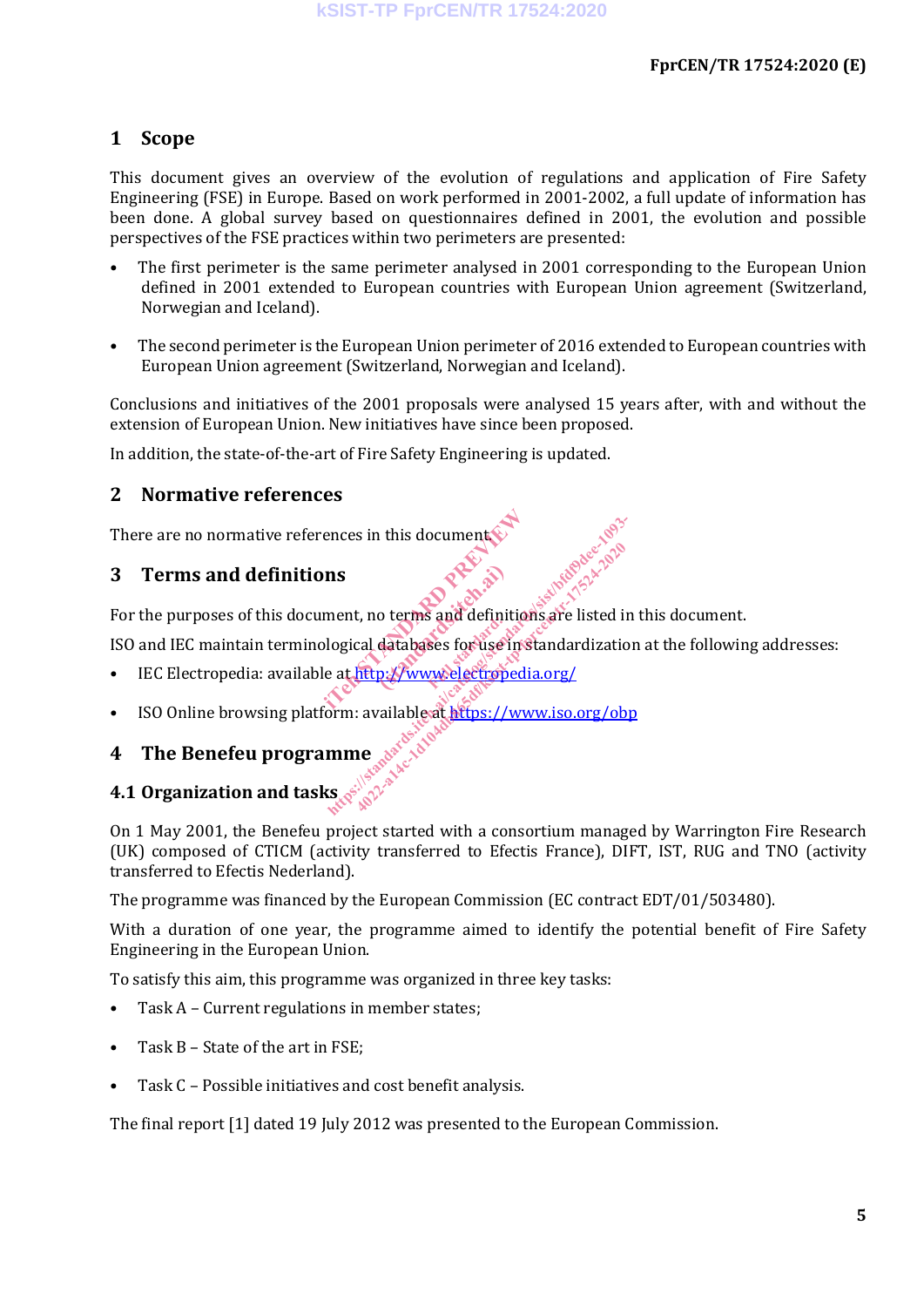#### **4.2 Task A – Current regulations in member states**

In order to collect information from the 15 member states of the European Union plus three countries that signed conventions (Switzerland, Norway and Iceland), a questionnaire [2] was prepared and produced by the consortium.

It was sent to the regulators of the member states and to FSE users with responses collected by the Consortium.

A global overview of the European Union situation from these 18 countries was drawn. The main topics were:

- fire regulation;
- enforcement of regulations;
- societal goals;
- functional/performance requirements;
- technical details in regulations;
- alternative approval system or derogation; alternative approval system or derogation;<br>
changes to regulation;<br>
no regulatory obligation;<br>
cost-benefit analysis;<br>
fire safety engineering;<br>
education and  $t$ .
- changes to regulation;
- no regulatory obligation;
- cost-benefit analysis;
- fire safety engineering;
- education and training in FSE; and
- other points

In addition, fire experts or regulators from non-European countries (New Zealand, Australia, USA, Brazil, Singapore, Canada, Japan, and Hong Kong) completed the questionnaire. derogation;<br>derogation;<br>derogation;<br>and standards.iteh.ai/catalogisting.informal.com<br>derogation;<br>and standard ideals.iteh.ai/catalogisting.informal.com<br>companies.iteh.ai/catalogisting.informal.com<br>companies.iteh.ai Batton; and Records of the Manuscript of the Manuscript of the Manuscript of the Manuscript of the Manuscript of the Manuscript of the Manuscript of the Manuscript of the Manuscript of the Manuscript of the Manuscript of t

**Kandards.iteh.ai)**<br>Grandards.iteh.ai

The consortium concludes that "the distribution of the answers is generally very similar to the distribution in Europe, but the following main differences are noticed:

- Within fire safety regulations, the goal of business and social activity protection is covered by 30  $\%$ of the non-European countries, instead of about 10 % in Europe.
- Concerning the type of requirements, most of the non-European countries have prescriptive or deemed to satisfy requirements, but not both as is observed in Europe.
- Concerning the knowledge of fire safety engineering use in the different subsystems, contrary to Europe where most of the countries consider that SS2 (66 %), SS3 (90 %) and SS4 (70 %) need little work or are mature, 50 % of non-European countries consider that they need much work.

#### **4.3 Task B – State-of-the-art FSE**

The state of art of FSE was a worldwide overview including development, standardization and regulations.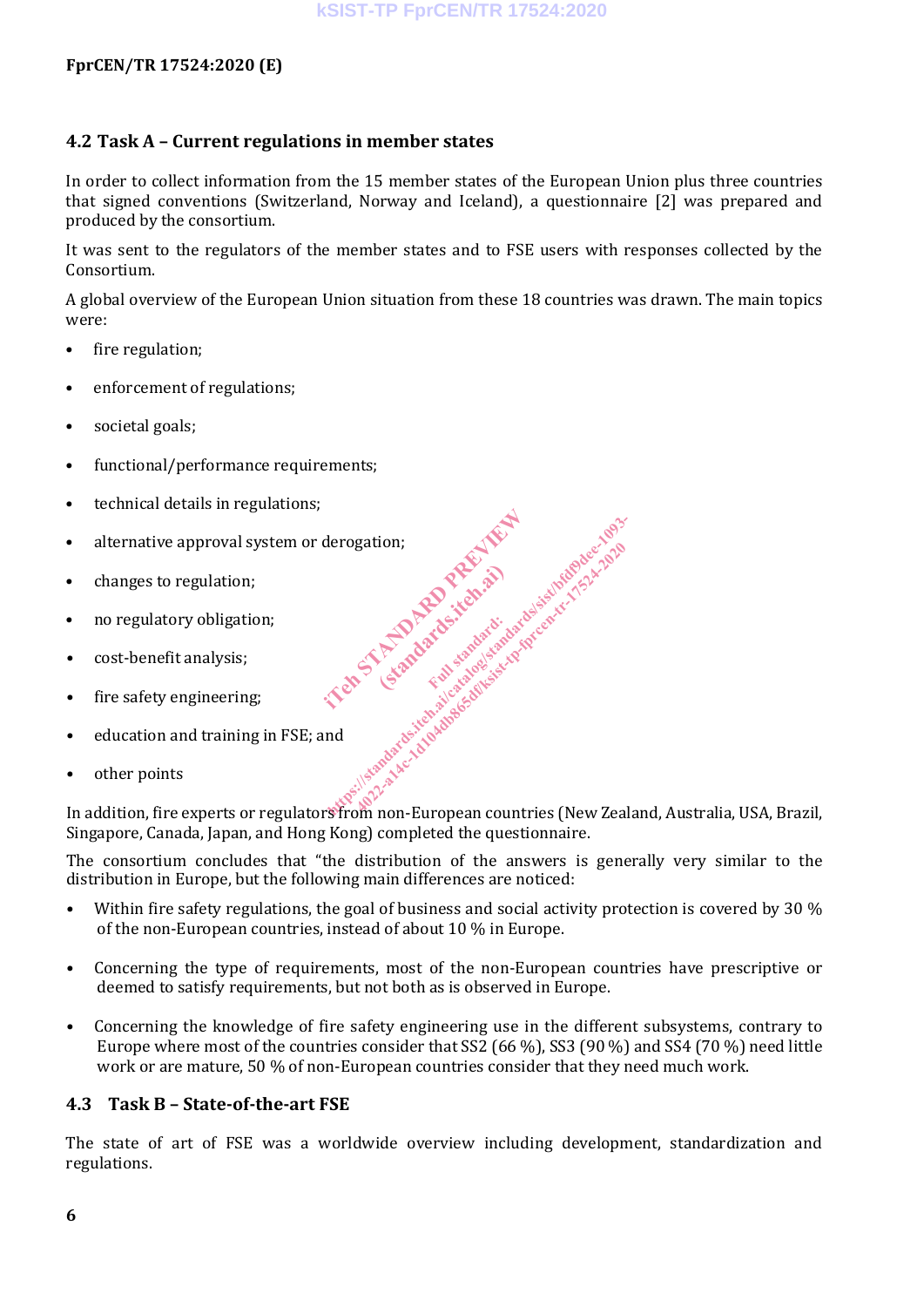The main conclusion from this state-of-the-art review performed in 2001-2002 was:

- need for performance-based code coordination to avoid barriers to services in Europe;
- huge progress on implementation tools was made from 1990, nevertheless "operational and unambiguous standards" are needed to have a common way to assess the safety level;
- need for coordination of standardization and pre-standardization between the various committees;
- evolution of standard tests to represent the "real world" scenario; and
- development of training and education to satisfy the future needs of Fire Safety Engineers in Europe, with a need to mobilise global awareness to support the process.

Next a list of research needs, input data and standardization were attributed to the different technical and scientific topics, describing the level of knowledge.

#### **4.4 Task C – Initiatives and cost-benefit analysis**

- From the previous tasks A and B, the consortium listed five main initiatives:
- To create a network of fire regulators to steer concerted action towards the transition from prescriptive codes to performance-based codes, allowing the application of fire safety engineering techniques. This steering should coordinate work from the four following initiatives, verify the implementation of that work and maintain the relationship with the European Commission and CEN.
- To create a harmonized framework within which performance-based codes can function and create a model code. The framework objectives are to define the new EU policy for Fire Safety, introduce the common use of FSEs, share between member states a common view of the development of performance-based codes with regulatory convergence and so avoid the creation of new trade barriers within the EU. The framework could be based on the following scheme (see Figure 1): fire regulators to steer conce<br>rformance-based codes, allowing<br>g should coordinate work from<br>rork and maintain the relationship<br>ramework within which perform<br>work objectives are to define the<br>s, share between member state<br> d coordinate work<br>I maintain the relation<br>Singlectives are to deference the<br>Full state in the regulatory<br>Full standard converts<br>Full standard converts fire regulators to steer concerted action<br>formance-based codes, allowing the applic<br>g should coordinate work from the four f<br>ork and maintain the relationship with the l<br>amework within which performance-base<br>work objective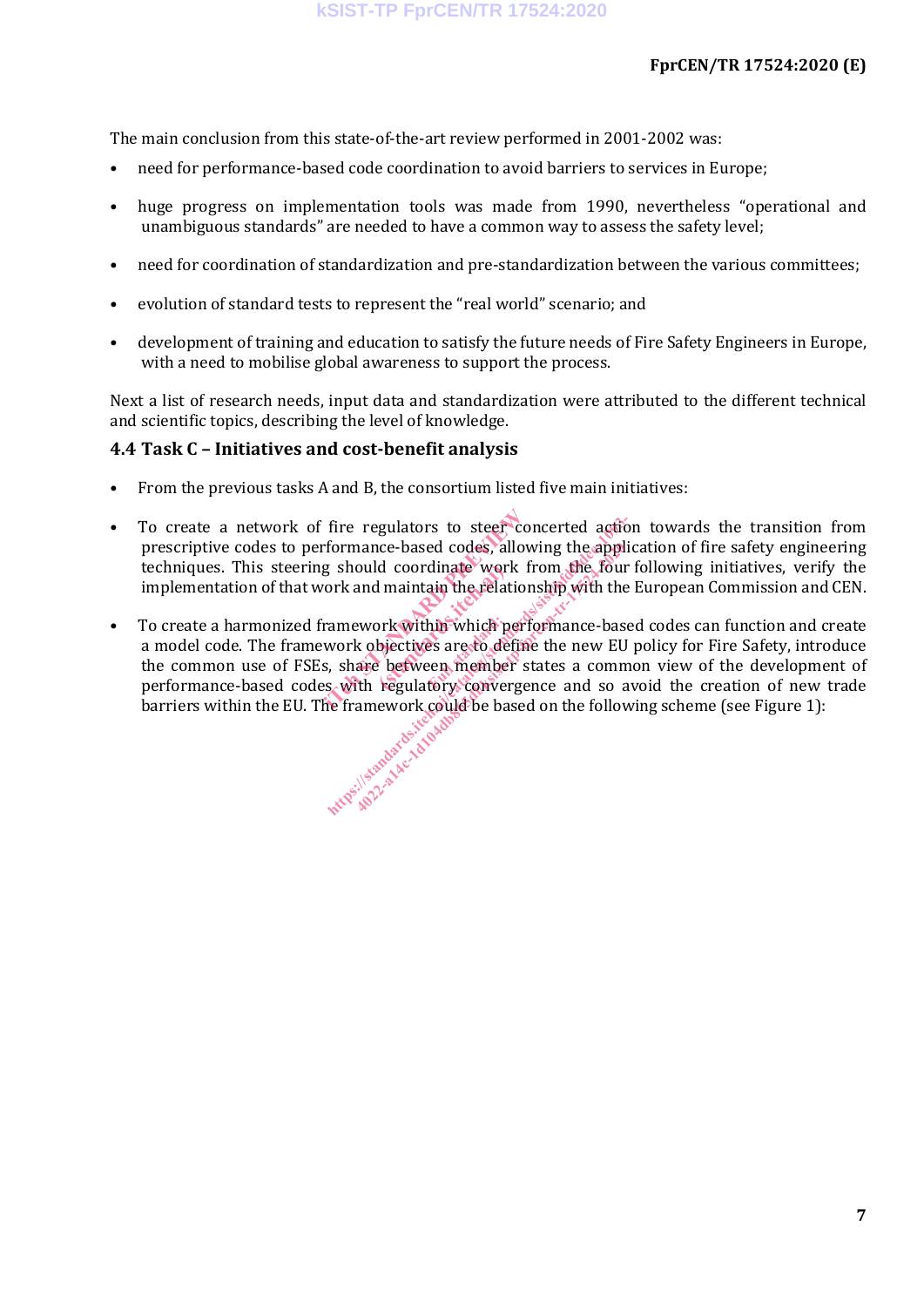**kSIST-TP FprCEN/TR 17524:2020**



A ten-year plan was identified to reach a common framework (two years), a model code (one year) and national performance-based codes (five years).

- To set up an advisory committee on research, which will list and prioritise the most urgent and important research needs in support of performance-based regulations. To promote the allocation of sufficient research funds to this subject, use should be made of the European Research Framework programmes. This initiative for FSE was compared to the Reaction to Fire research programme that led to new standardization and European harmonization from 1988 to 2000. A new ten-year plan was proposed to include the development of research in standardization (identification two years, execution six years, introduction in standardization two years)
- To develop a mandate for standardization, building on existing knowledge and the results of the identified, targeted research. This initiative promotes the use of ISO TC 92 SC4 standardization work to avoid duplication of work and identifies the need for standard tests to create extended application data for the performance of construction products to use in FSE calculations. To perform that work, the initiative identifies a need for a mandate for FSE development in CEN. A timing of three years was given to identify standardization requirements and publish specific mandates.
- To undertake all necessary action to define the professional education needs and the conditions for professional recognition. The objectives were the production of structured education and a structure for professional recognition. Practitioners and enforcers should be included in the process. A code of ethics should be part of the structure. A timeframe of about ten years was anticipated to yield the first educated Fire Safety Engineers (four-year programme) based on a common core curriculum, and thus to reach a full organization of the profession.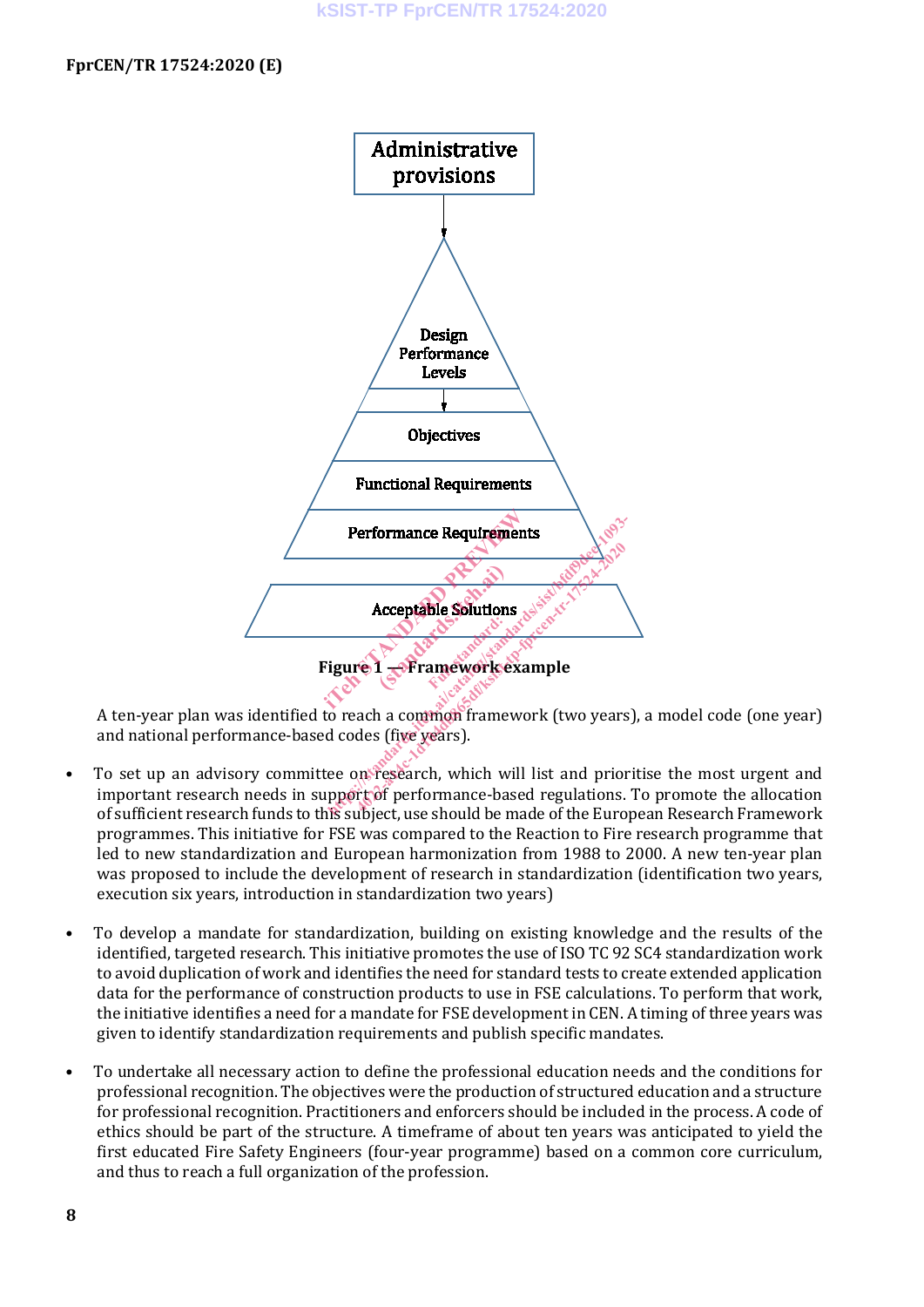From all these initiatives, the consortium presented its cost-benefit analysis for the implementation of FSE in Europe. They concluded:

"Under the condition that fire safety engineering is fully implemented in the EU area, this would correspond to a saving in the order of  $\epsilon 0.3 B$  to  $\epsilon 1 B$  on an EU scale. Compared to these savings, the costs, necessary to introduce and maintain fire safety engineering in the EU (i.e. costs for research, education and standardisation) are marginal" (estimated to  $\epsilon$ 28 M).

# **5 Additional programme**

CEN TC127 WG8 was created in 2014 with the aim of pre-standardisation and standardisation of Fire Safety Engineering. At the time, no mandate had been published for these topics.

The transfer from the CEN TC127 TG1 to CEN TC127 WG8 demonstrated the wish of the European Commission to highlight Fire Safety Engineering in Europe.

Several programmes for pre-standardization have already been identified by CEN TC127 WG8, including a performance-based framework, recognition of the profession, identification of needs, strong relationship with the ISO TC 92 SC4, review of conferences and international exercises, identification of national trends and feedback from some countries.

Thus the work made by the Benefeu Consortium and the initiatives promoted by it were a strong basis for CEN TC127 WG8. Nevertheless, 15 years later (2001-2016), an update of the situation was necessary.

Therefore the tasks performed within the Benefeu programme were updated with a revision of the questionnaire initially completed in 2001. This is presented in Clause 6 for the results of the revision of the questionnaire in the context of EU in 2001: the update concerns the European countries assessed in 2001. The analysis will identify the work performed in the past 15 years in these European countries. Benefeu Consortium and the init<br>eless, 15 years later (2001-2016)<br>ied within the Benefeu-program<br>eted in 2001. This is presented in<br>ext of EU in 2001: the update con<br>fy the work performed in the pass<br>ion has been enlarged (in the Benered pr<br>(2001. This is prese.<br>(U in 2001. the upda<br>(ork performed in the<br>been enlarged from<br>sain the European beless, 15 years later (2001-2016), an update<br>ed within the Benefeu-programme were used within the Benefeu-programme were the in 2001. This is presented in Clause 6 is<br>ext of EU in 2001: the update concerns the<br>control of within the Benefeu programme were<br>in 2001. This is presented in Clause 6<br>f EU in 2001: the update concerns the<br>e work performed in the past 15 year<br>as been enlarged from 15 to 28. Thus<br>ates in the European Union. Clause 7

Since 2001 the European Union has been enlarged from 15 to 28. Thus the questionnaire has also been completed by the new member states in the European Union. Clause 7 will analyse the situation across the 28 countries of the European Union in 2016 (some countries did not respond, so the number of countries was reduced to 22). rformed in<br>nlarged fror<br>e European

Clause 8 will identify the state of the art of Fire Safety Engineering in 2016 compared to the state of the art in 2001. It includes examples from the SFPE Performance-Based Conference in 2016 that are representative of the application of FSE in performance-based codes in many countries.

# **6 Updated survey of EU member states in 2001**

### **6.1 Survey conditions**

All the questionnaires filled in 2001 were available as original Excel files. Then the questionnaires were:

- Given to the participants to WG8 in order that they update the content of the questionnaire filled by the regulators of their country in 2001. Members of the WG8 were free to contact any person to help complete the questionnaire
- Sent to TC127 members or regulators to the other countries that are not represented by a member in the WG8.

Then, an updated version was returned to the convenor of WG8 and listed in the WG8 documents.

The members mentioned sometimes that they disagree with some answers given in 2001, indicating that the answers may include some subjectivity.

In 2001, the questionnaire included the regulators' position and the practitioners' position. In this updated version, a single view is taken into account, considering that only "changes" are indicated.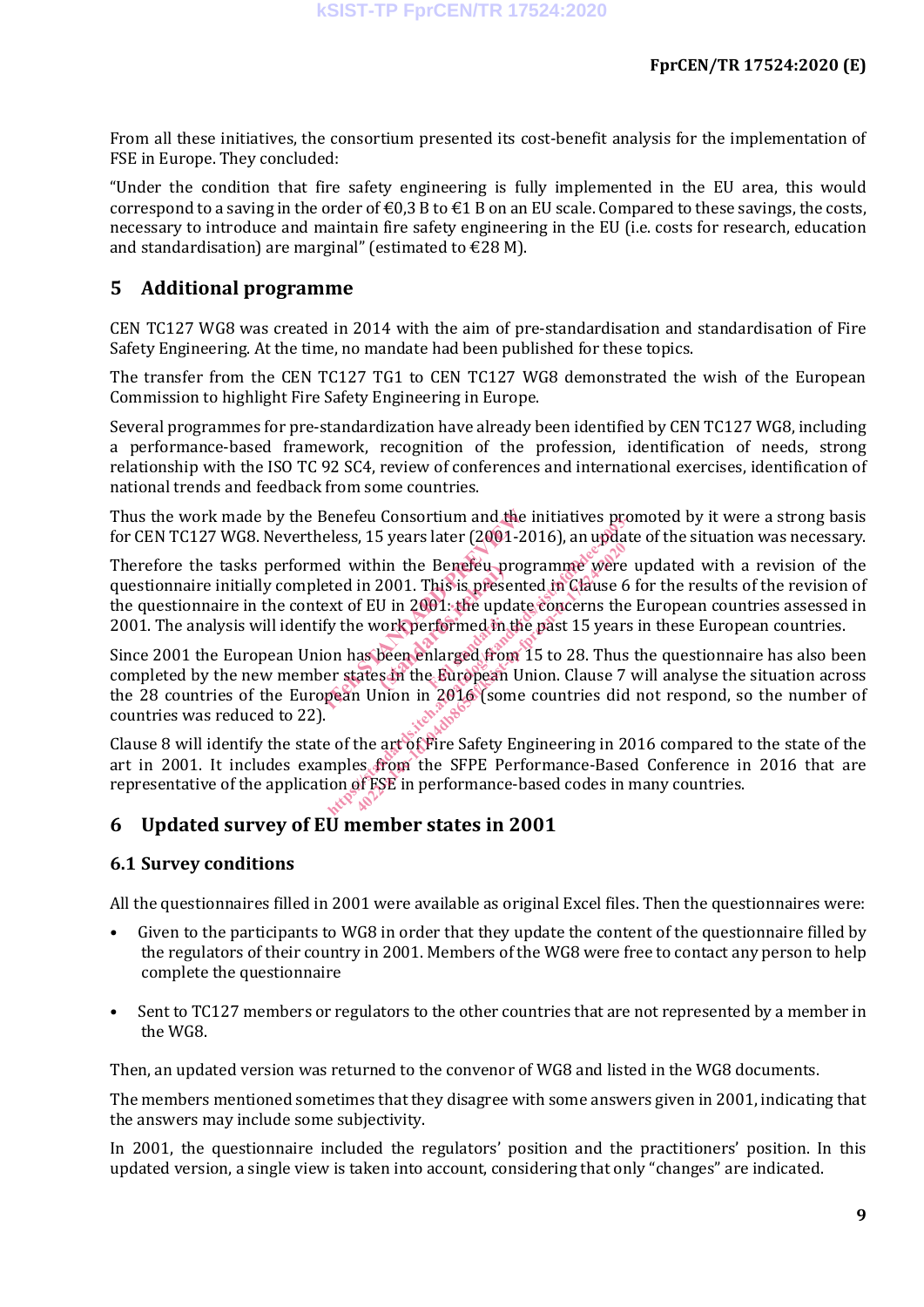A large percentage of the eighteen 2001-member states (given as 2001-MS in the following clauses) completed the updated questionnaire:

- 16 countries updated their questionnaire:
	- France;
	- Luxembourg;
	- Germany;
	- $\bullet$  UK;
	- Sweden;
	- Norway
	- Finland;
	- Switzerland;
	- Austria;
	- Spain;
	- Italy;
	- Denmark;
	- Ireland;
	- Portugal;
	- Greece; and
	- Netherlands.
- Only two questionnaires were not updated, despite several contacts with experts in those countries. In the analysis it was assumed that no changes occurred in these countries in the past 15 years:
	- Iceland; and
	- Belgium.

From the different updated questionnaires, the analysis focussed on the changes. If no change was recorded, or very few changes (for example if only one country made changes), the report will not present it.

The reader should refer to the Benefeu final report [1] to find the analysis made in 2001.

### **6.2 Fire regulations**

The date of the main fire regulations in the countries is mentioned. A date later than 2001 shows that a change of the regulation has been made. Figure 2 indicates the number of countries mentioning a date later than 2001, so introducing a change in regulations since 2001.